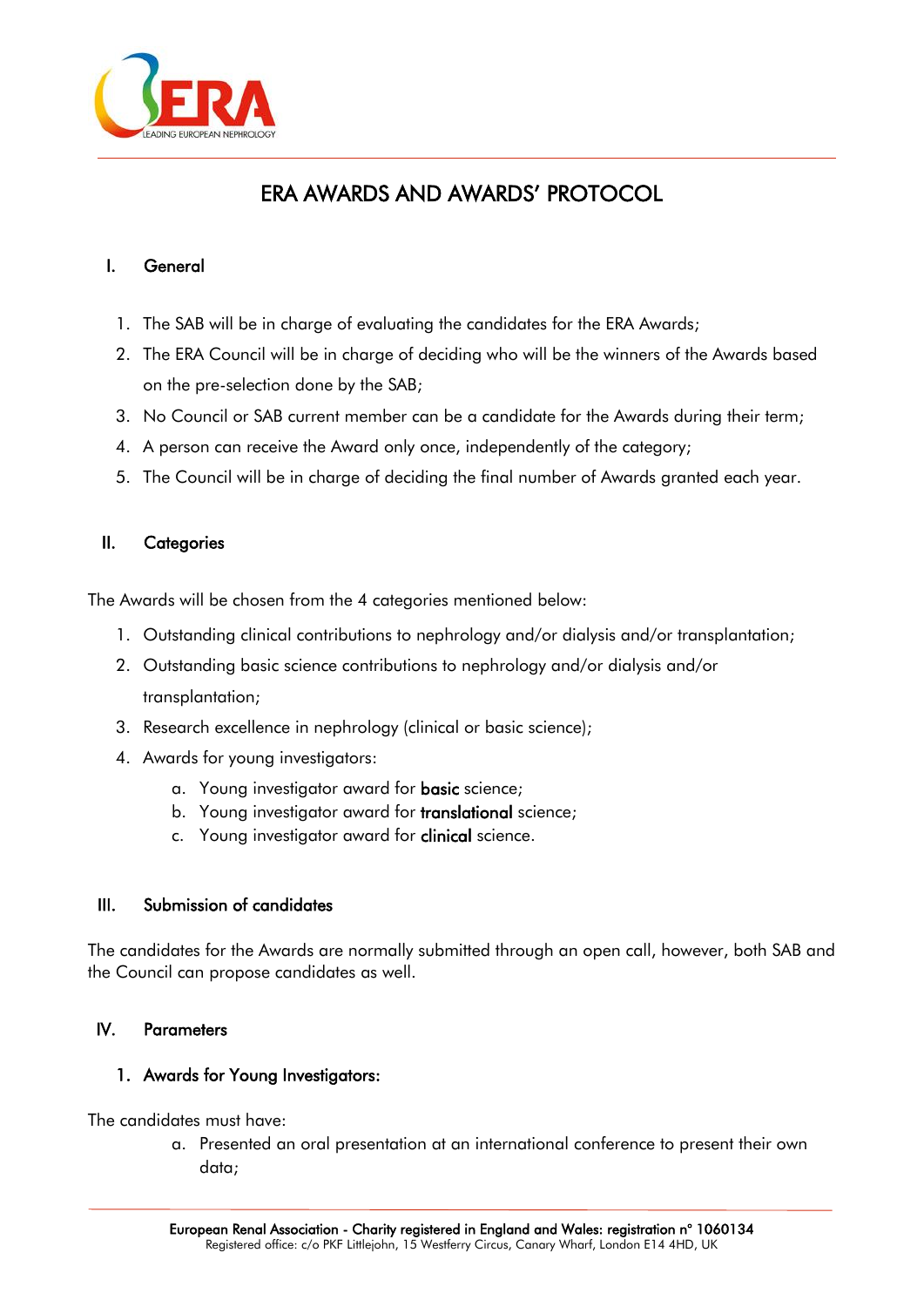

- b. Be 40 years old or younger at the time of receiving the Award;
- c. Be ERA Full members;
- d. Have at least 5 first/last author papers in kidney research related studies (renal medicine) Journals;
- e. Have had an accepted abstract at an ERA Congress.

The evaluation will be based on the candidate's application form, the papers and the IF of the Journals they are published in and their H-Index (calculated using Web of Science).

### 2. Other Awards:

For the outstanding basic science/clinical achievements the minimum parameters are:

- a. He/She must be and ERA member;
- b. He/She must be a person well known and worthy of receiving the Award based on exceptional achievements in the fields of the Award.

The evaluation will be based on:

- a. Publications published in Journals with a high Impact Factor;
- b. Hirsh Index (calculated using the Web of Science);
- c. Lectures in international meetings;
- d. Any other awards/recognitions received;
- e. Eventual seminal discovery with fundamental impact on kidney patient care or on understanding of kidney physiology/disease.

IMPORTANT. For the Research Excellence Award there is an additional requirement: the candidate must be between 41 and 60 years of age in the year of the nomination.

### V. Awards notification procedure and benefits

- 1. The Council will select the winners during the Spring Council meeting based on SAB's evaluation;
- 2. The names of the winner(s) will be printed in the Annual Report and posted in a specific page on the ERA website;
- 3. The Award(s) and diploma(s) will be given by the ERA President during the Welcome Ceremony of the annual ERA Congress according to the "Award Protocol";
- 4. The winner(s) of the Award(s) will be an invited guest to the ERA Congress, receiving VIP accommodation (i.e. travel reimbursement; 3 nights in faculty hotel; free congress membership – for more details see the "Specifications for Organising the ERA's Congresses [and Meetings](https://www.era-edta.org/en/wp-content/uploads/2021/04/Specifications-for-Organising-the-ERA-EDTA’s-Congresses-and-Meetings-2.docx)");